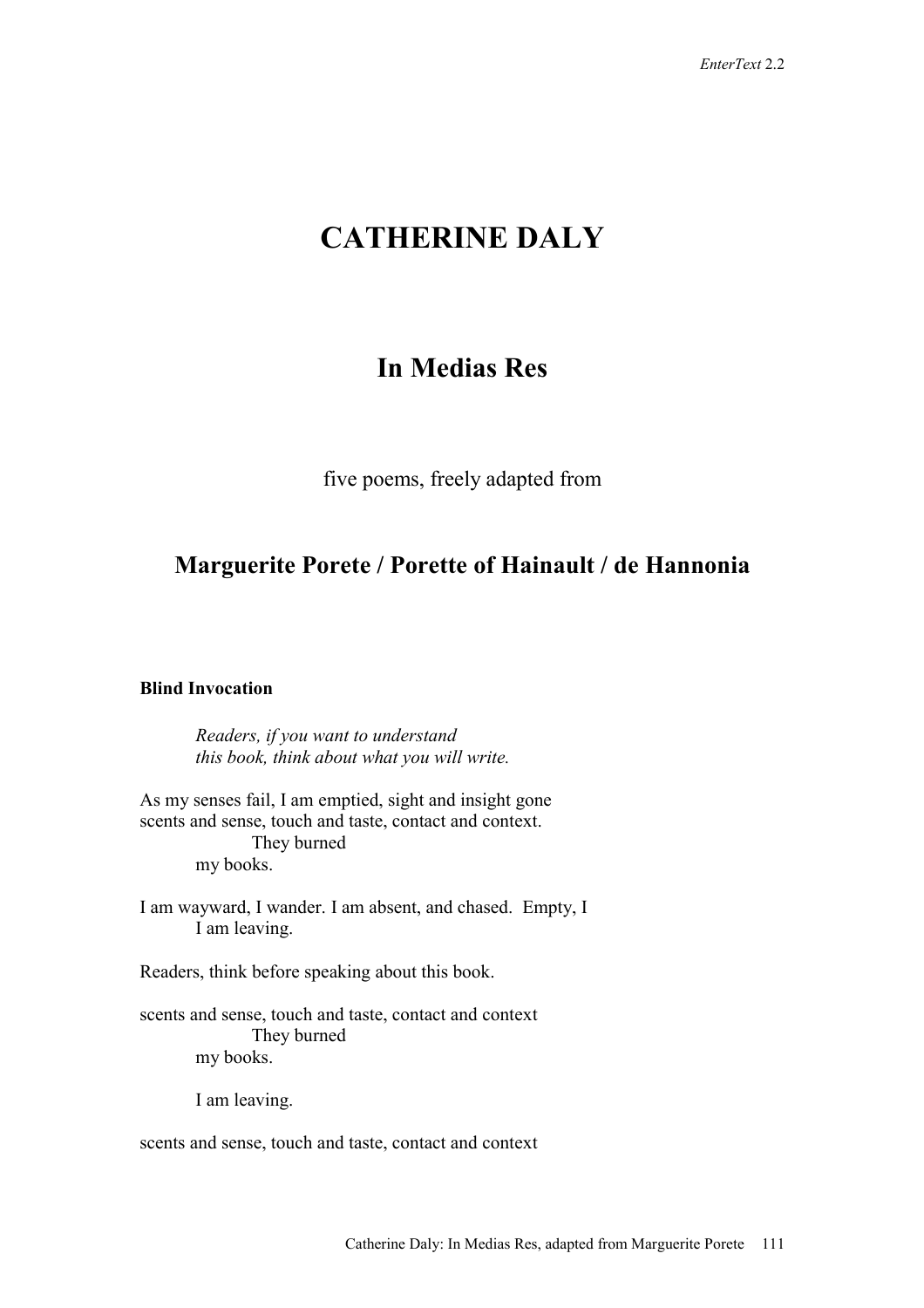#### **Cover Right**

Two meanings of love — whoever intends to gloss this — 1) speed, 2) sound.

She freed me, sent me to school, where thought, work, speech, isn't *worth*.

Humility births virtues, not works birth humbleness. Integral, integrates. Humility, I say *sister*. It is a greater thing to be a mother than a child, even a much greater thing, can you see this?

Who is Holiness' grandmother? Does no one know how to say whence lineage derives?

∫ ∫

Humility Humility, I say *sister*.

Who is Holiness' grandmother? derives?

∫ ∫

Who is Holiness'

∫ ∫

### **Box Out**

Humility, Queen of the virtues, mathematics, Queen of the sciences. When I draw a family, Pythagoras, Plato, Aristotle, Marcellina, all wear five point crowns five digits in each hand and e can flowers without time's thorns, defused and I crown us all, regle

O emerald, diamond, Queen, Empress, knowledge no riches but pleasure not awe.

 *And now a word from our sponsor ...* 

o, Aristotle, Marcellina e point crowns digits in each hand and

crowns